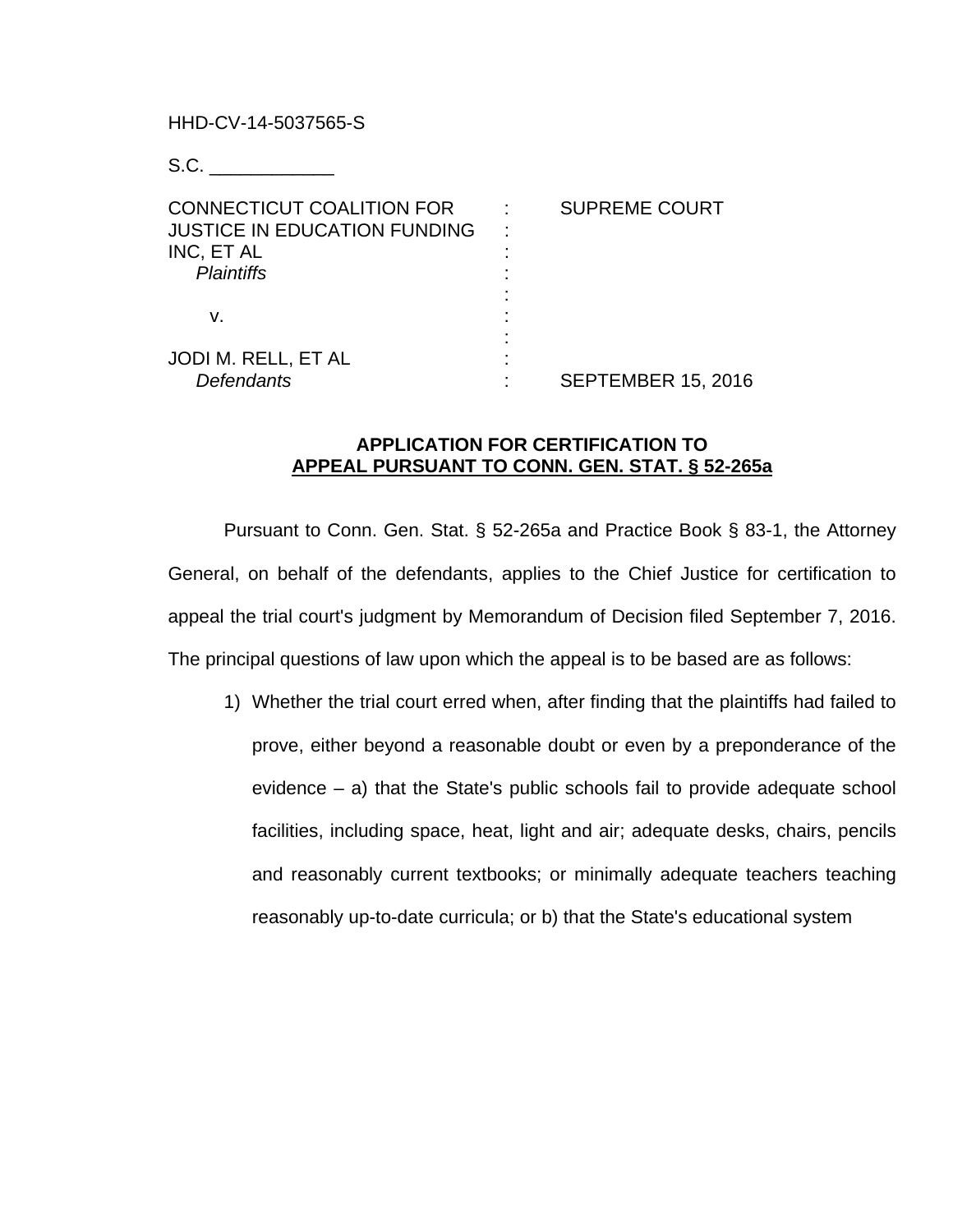violated requirements of equity or equal protection – the court nevertheless determined that numerous state educational policies were unconstitutional because they were not "rationally, substantially, and verifiably" linked to teaching children, and ordered the legislature to present plans to the court to remediate those "deficiencies" within 180 days.

- 2) Whether the plaintiffs lack standing to bring this action.
- 3) Other issues central to this broad and important litigation as may be identified by the parties and this Court as necessary to full and fair consideration of the appeal.

# **I. THERE IS STRONG PUBLIC INTEREST IN THIS CASE AND ANY DELAY WILL UNDERMINE PUBLIC CONFIDENCE IN THE JUDICIARY, LEAVE THE LEGISLATURE WITHOUT PROPER GUIDANCE, OR CREATE AN UNNECESSARY CONSTITUTIONAL CONFRONTATION**

The substantial public interest involved in this case is the proper construction and application of Article Eighth, § 1, of the Connecticut Constitution, providing for free public elementary and secondary schools, as implemented by the General Assembly by appropriate legislation. Delay in appellate determination of this case would work a substantial injustice because the trial court has ordered extensive, sweeping changes to the public education policies established by statute in this state, which changes could only be enacted by the legislature, within 180 days of its decision. The required changes would alter numerous fundamental issues of education policy in this state. Neither the Attorney General nor other state officers have the legal authority to act or speak for the legislature, *see, e.g., Envirotest Systems Corp. v. Commissioner of Motor Vehicles,* 293 Conn. 382, 397-98 (2009), and so the Attorney General cannot simply offer proposals on the legislature's behalf, nor does the legislature have a procedure to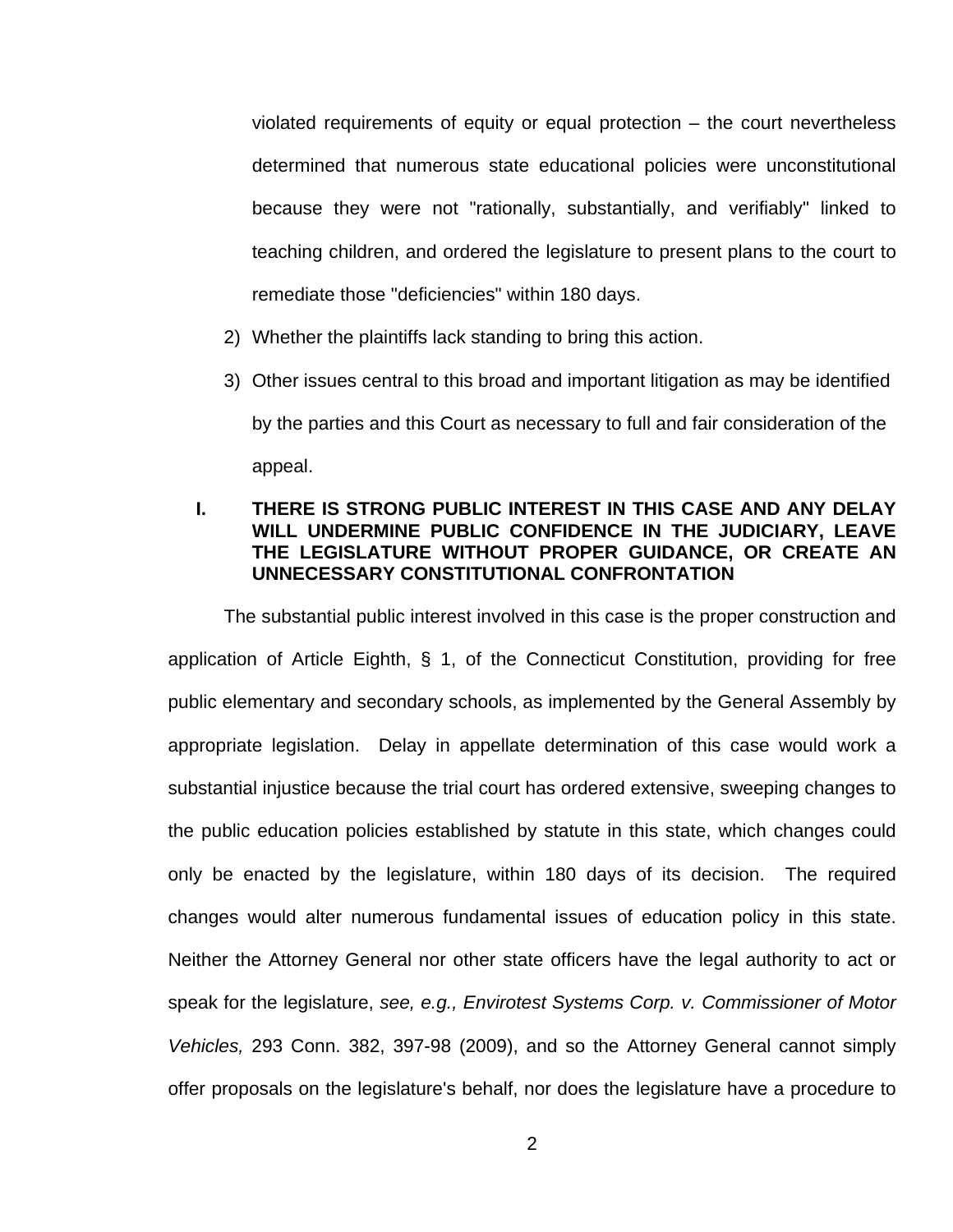proffer and negotiate legislative enactments with the trial court. Should the legislature attempt to comply with these broad directives, even if it were to be given time extensions, by enacting new legislation, then it would have made these broad changes based solely on the views of a single Superior Court judge, without review or consideration by higher judicial authority. Should the legislature fail to comply, the trial court would have precipitated an unseemly, unnecessary, and entirely avoidable constitutional confrontation if it made any attempt to enforce its orders. Neither result is appropriate. Instead, this court should determine the law definitively before the legislature is asked to take any action under judicial compulsion.

Because the trial court's orders in this case contemplate further steps, there may be some question about whether this matter is subject to review at this time by direct appeal. *See State v. Curcio,* 191 Conn. 27, 31 (1983). Nevertheless, it is overwhelmingly in the public interest that these issues be resolved by this Court so the citizens of this state can have confidence that if the legislature acts in response to a judicial mandate, it is a mandate of our highest court.

#### **II. BRIEF HISTORY OF THE LITIGATION**

This case was brought, under former Docket No. HHD-CV05-4050526-S, in December, 2005, alleging, in essence, that the State was failing to provide a constitutionally adequate and equitable education to plaintiffs. The state asserted that there was no constitutional right to an adequate education and that the claim was not justiciable, and the trial court struck those claims. Docket No. HHD-CV05-4050526-S, Doc. 123. The Plaintiffs applied for certification to appeal pursuant to Conn. Gen. Stat. § 52-265a, which was granted. This Court held, 4-3, with no majority opinion, that the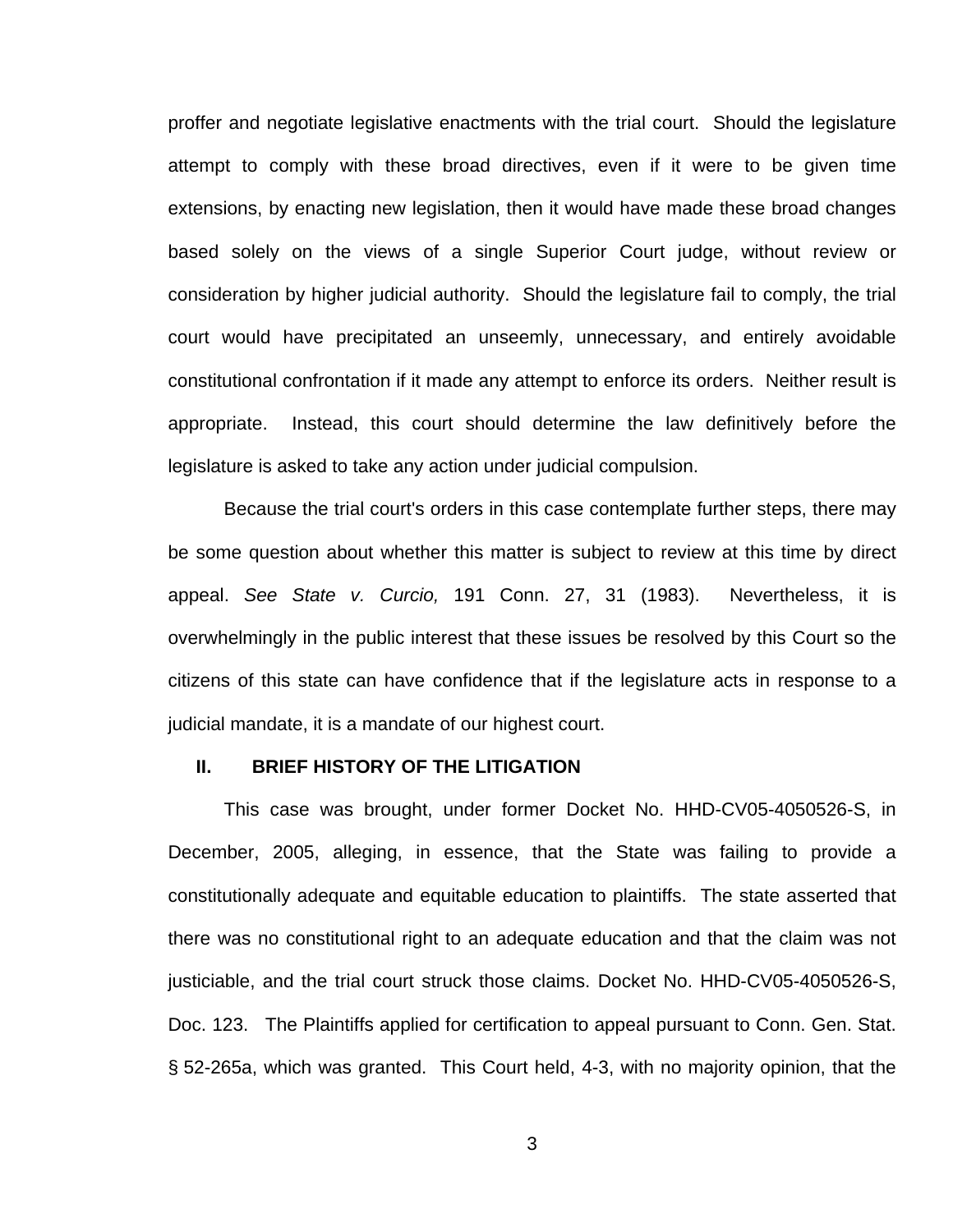claim was justiciable, *Connecticut Coalition for Justice in Education Funding v. Rell*, 295 Conn. 240 (2010). Justice Palmer's concurring opinion, 295 Conn. at 320, constituted the holding of the decision, as the narrowest view supported by a majority of the court. *See State v. Ross*, 272 Conn. 577, 604 n.13 (2005). After extensive further discovery, briefing and other pre-trial litigation, the case was tried from January 12 to June 3 of this year.

## **III. THE TRIAL COURT IMPROPERLY CREATED AND APPLIED SWEEPING NEW LEGAL STANDARD TO ASSERT JUDICIAL CONTROL OVER EDUCATIONAL POLICY**

The trial court issued a lengthy Memorandum of Decision, Doc. 359 ("MOD"), accompanied by over a thousand findings of fact, on September 7, 2016. Appendix A. The court determined that Justice Palmer's concurring opinion established the constitutional standard for adequate education, MOD 17, 21-22, and that the plaintiffs had failed to prove, either beyond a reasonable doubt, as required for constitutional claims, or even by a preponderance of the evidence, that the state's schools do not meet any aspect of this standard. MOD 24-25. The court further determined that plaintiffs had also failed to prove their claims that the state was not offering equitable educational opportunities, MOD 27, and that there was no basis to enter any orders regarding plaintiffs' claims about preschool. MOD 87. The court also found that one of the state's experts testified "convincingly" that there is "no direct correlation between merely adding more money to failing districts and getting better results." MOD 37. The court also noted that from 2012 through the current school year, the State has spent over \$400 million in new money solely upon the 30 lowest performing school districts. MOD 25, MOD Appx.One, Findings of Fact 39-42.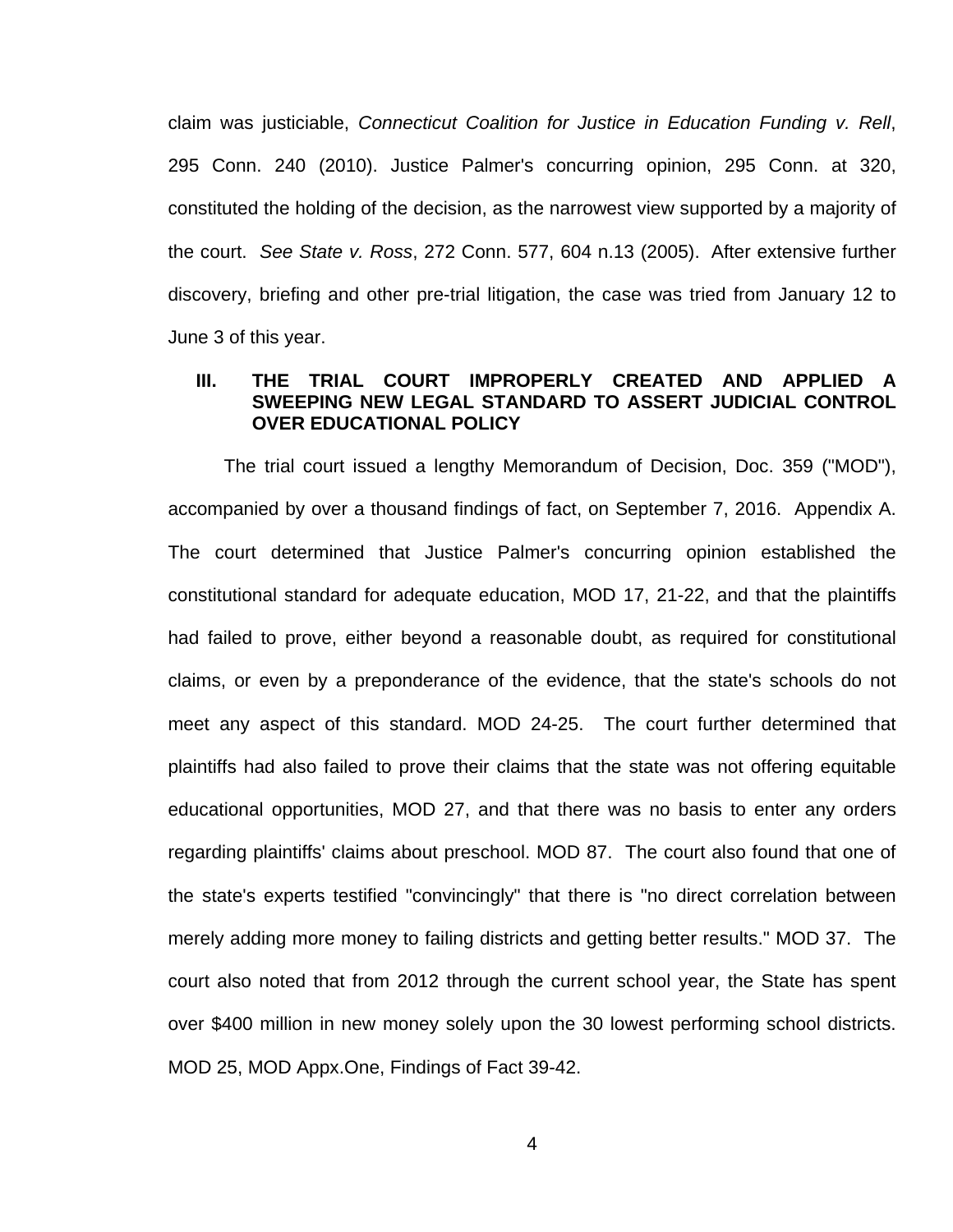Once it had made these findings, the court had effectively resolved all issues before it. It had determined that the plaintiffs had failed to prove their claims about the claimed inadequacy of educational opportunities provided as required by the Constitution, and that they had also failed to prove that educational opportunities as supported by state funding were inequitable or in violation of equal protection requirements, as the state provides far greater funding to the neediest districts than it does to the wealthiest. As Justice Palmer explained, "unless the plaintiffs can demonstrate that the actions that the state has taken to satisfy the particular requirement in dispute cannot reasonably be defended as minimally adequate, the court must defer to the judgment of the political branches in the matter." 295 Conn. at 343. Rather than concluding its opinion and entering judgment for the defendants, however, the court took an uncharted and legally unsupported path.

It said that the state's education spending and various education policies are *also* required to be "rationally, substantially, and verifiably" connected with educational need. This standard is entirely made up and has the effect of giving the judiciary broad control over educational policy. It does not come from this Court's jurisprudence, nor does the court cite any other source for the idea. By applying this new concept, as further explained below, the court effectively appointed itself as the ultimate arbiter not only of the Constitution, but also of the State's educational policy.

 The court finds that the State has failed to meet its new standard in regard to the following areas, which the State must remedy as described:

1) The State must create a new school spending plan that rationally, substantially and verifiably connects education spending with educational need and must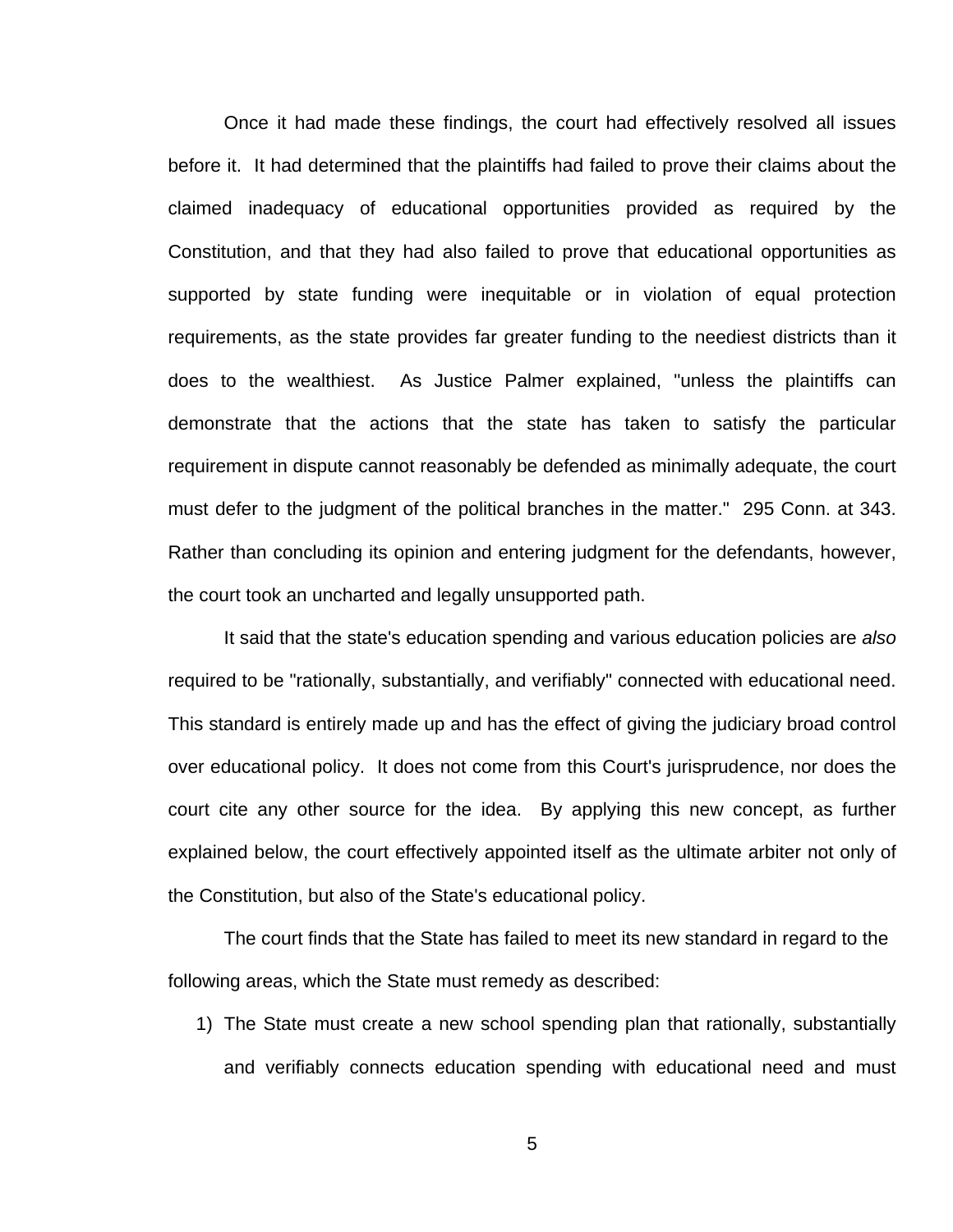follow it every year. MOD 41, 43-44. This same requirement appears to apply to school construction funding. MOD 43. The court states no basis for imposing this requirement after determining that the state's spending and provision of educational services have not been proven inadequate. Because only the General Assembly can decide how to appropriate funds and then do so, this requirement can only be read to apply directly to that body and to require it to cede part of its appropriations authority permanently to the court. This requirement appears to contravene the constitutional provision that "[t]he General Assembly shall implement this principle [of free public elementary and secondary schools] by appropriate legislation." Constitution, Article Eighth, § 1. Further, the General Assembly is not party to this litigation.

- 2) The State must submit for court review an objective and mandatory statewide graduation standard that rationally, substantially and verifiably connects secondary school learning with secondary school degrees. MOD 53-55. As current procedures and requirements for graduation standards are set by state law, *e.g.,* Conn. Gen. Stat. §§ 10-221a, 10-223a, and 10-14n(e), only the General Assembly could establish a new standard.
- 3) The State must propose a standard that creates a rational, substantial and verifiable definition of elementary school (and what students must learn to complete elementary school). MOD 60-62. As no state official or agency presently has the authority to create such a thing, only the General Assembly would have the legal authority to do so.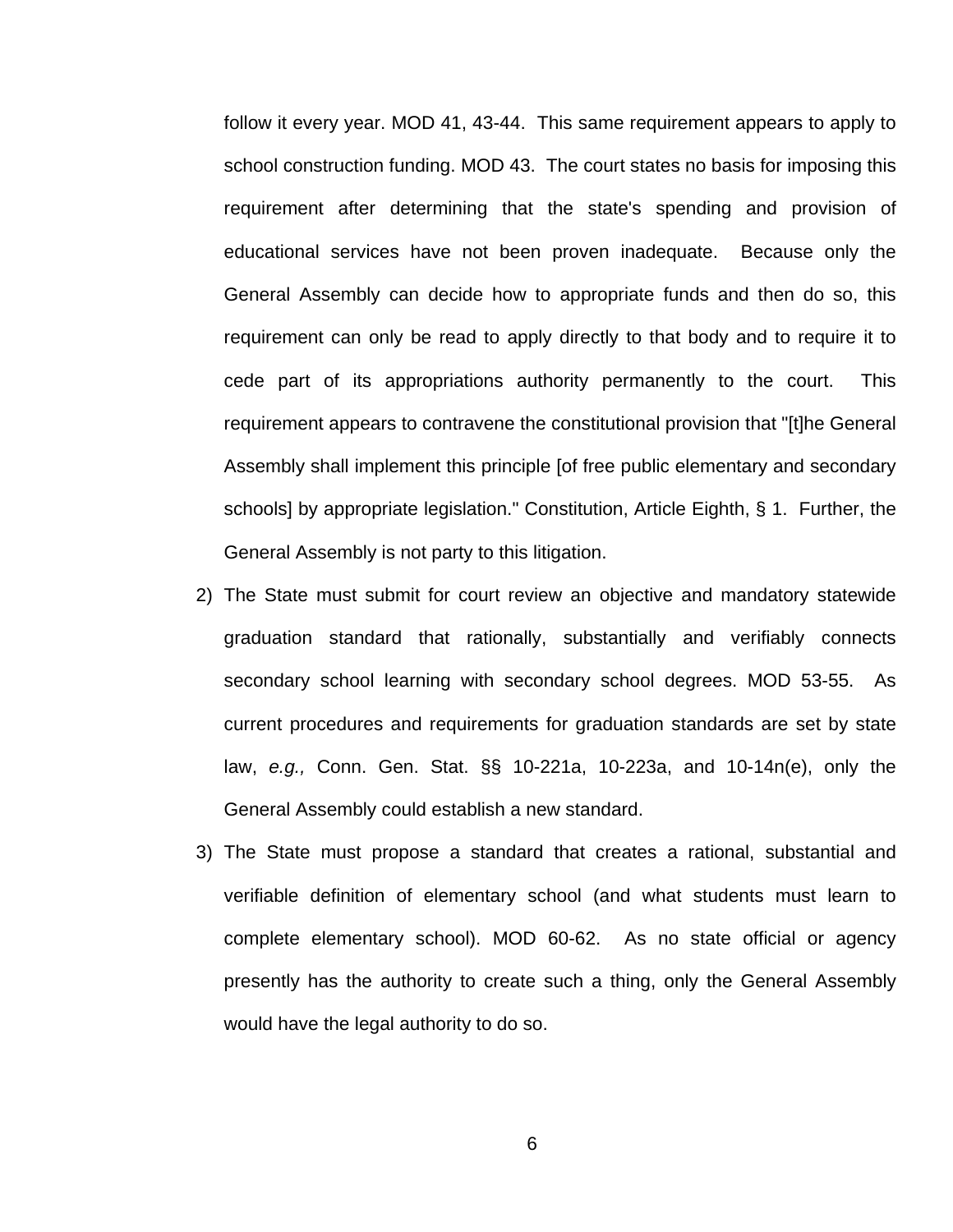- 4) The State must submit plans to replace its irrational systems for evaluation and compensation of educational professionals that deny students constitutionally adequate opportunities to learn with a plan that connects evaluation and compensation to student education in a rational, substantial and verifiable way. MOD 71. The court does not explain what it means by students' constitutional "opportunities to learn," but only the General Assembly could dictate such standards or systems, which would also, of necessity, interfere with and upend current negotiated collective bargaining standards.
- 5) The State must submit new standards concerning special education which rationally, substantially and verifiably link special education spending with elementary and secondary education. MOD 86. Apparently these standards should include denial of special education services for students who are too disabled to benefit educationally. MOD 77, 80. While only the General Assembly could set such standards, as defendants pointed out at trial and in post-trial briefs, any such standards would almost certainly violate federal law. *Defendants' Post Trial Brief*, (7/15/16), Doc. 333, pp. 70-72.
- 6) In various discussions, the court says that the State bears ultimate responsibility for compliance with constitutional requirements and the court may "weed out any General Statutes holding the effort back." MOD 8-9, 89; *see also* MOD 61. The state is also required to identify any authority it needs, presumably beyond current statutory authority, in order to comply with the court's orders, apparently so that the court can provide its own substitute for that authority. MOD 61, 89.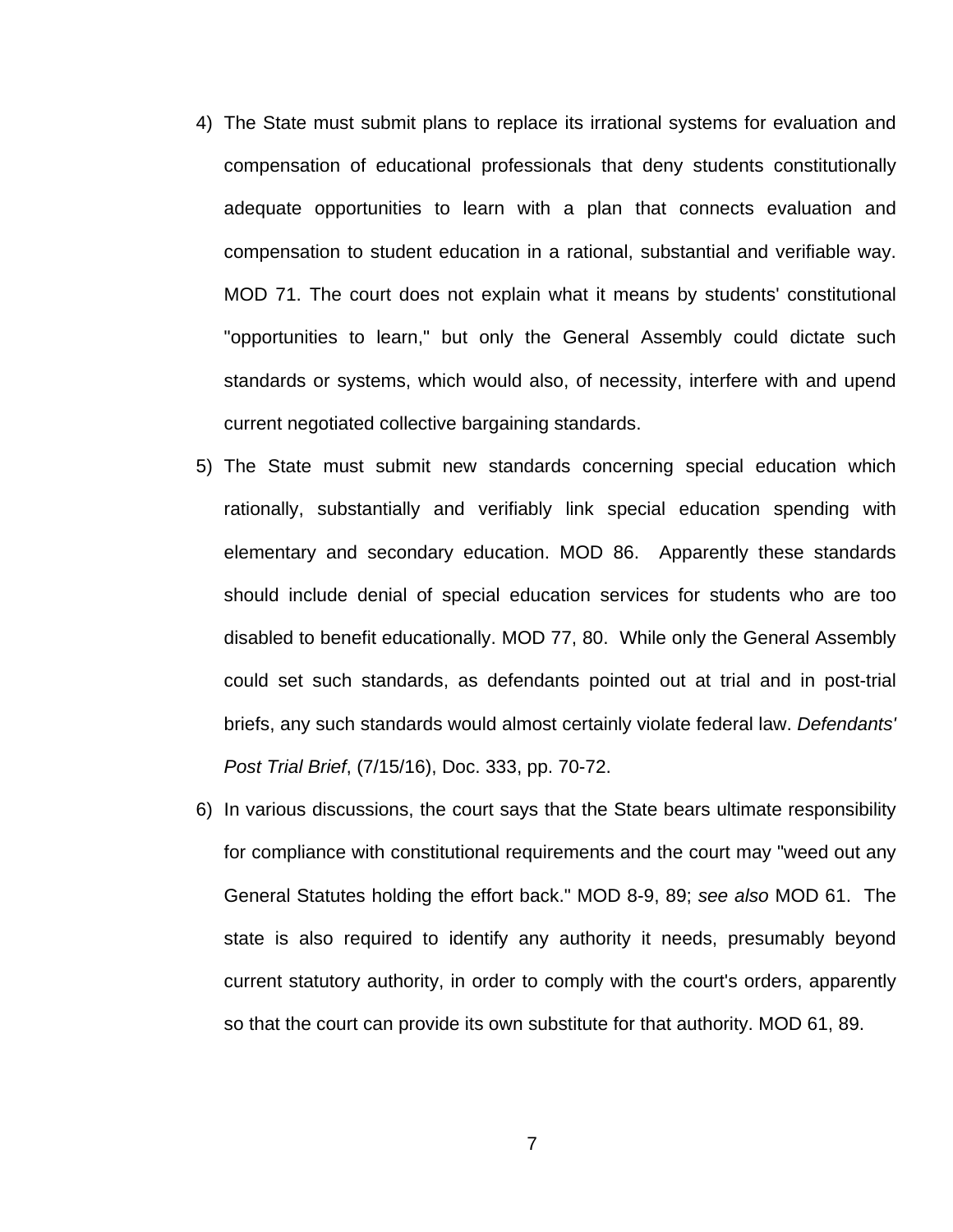The court cites no legal authority for any of its breathtakingly sweeping orders requiring the State to, in effect, change numerous key educational policies so that they will be, in the trial court's judgment, "rationally, substantially, and verifiably" connected with educational need. In addition, except, to some extent, for 1) above, neither side sought any of these "remedies" at trial.

Further, as is obvious upon even the briefest reflection, none of the issues raised by the trial court is an issue of constitutional law; rather, each one is a critical issue of policy upon which reasonable minds can and do differ. Should (and can) the General Assembly be compelled to create and stick to a particular school funding formula, even though it is already providing adequate educational opportunities? Should the state set standardized requirements for completion of elementary school and high school graduation, at the risk of holding behind disproportionate numbers of poor students? Should the state impose more rigorous teacher evaluation standards, perhaps outside of collective bargaining, and should those standards be based substantially on students' standardized test scores? Should the state require that teachers' pay be tied to measurable success, and should teachers in areas of greater need or difficulty be paid more? Should the state attempt to dictate the workings of local special education programs?

Each of these issues is important. Each is obviously controversial, worthy of extensive discussion, and susceptible of cogent arguments to support divergent views. Each one is also quintessentially a matter of educational policy, rather than constitutional law, and therefore a matter for elected officials to determine through the democratic process. There is no reason to believe that any judge is better qualified to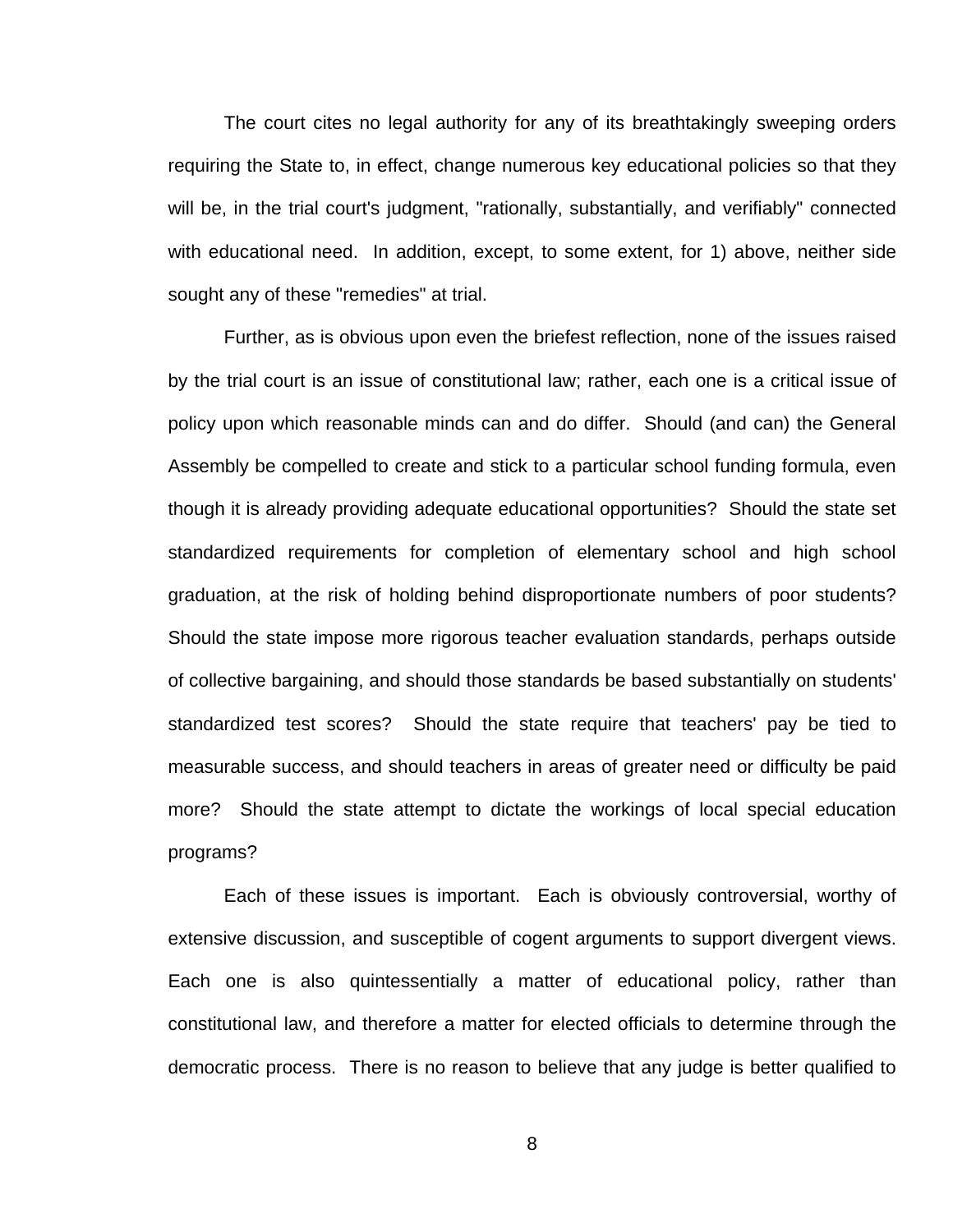make these decisions than are elected officials. The fact that the decisions are difficult and controversial, as they surely are, does not provide such a reason. The fact that a judge may believe he can be above politics, which is to say, above the democratic process, does not provide license for a court to go beyond constitutional requirements to impose its vision of best practices in educational policy upon the State. As Justice Palmer noted in his concurrence in this case, "[t]he judicial branch must accord the legislative branch great deference in this area because, among other reasons, courts are ill-equipped to deal with issues of educational policy." 295 Conn. at 335.

The effects of the court's orders are particularly dismaying in light of the fact that only the legislature can change the policies about which the court expresses concern. Of course, no one else, either in the Executive Branch or more specifically in the Attorney General's Office, has the authority to speak or act for the General Assembly in matters of such moment. If the legislature, out of deference to the court, enacts extensive changes in state law in an attempt to comply with the court's orders, then it will have acted at the direction of a single Superior Court judge, with no idea whether that judge's view of the Constitution is correct. If the legislature fails to act, and the court seeks to enforce its orders, it can only precipitate a constitutional confrontation.

#### **IV. ACTION REQUESTED OF THIS COURT**

 The public importance of this case is apparent, and it is already over ten years old, and has already been to this Court once. Accordingly, should the Court grant this Application, it is in the public interest to use the occasion to, insofar as possible, decide all necessary issues in this proceeding. In order to achieve that goal, counsel requests that the court set a reasonable schedule for further proceedings that recognizes the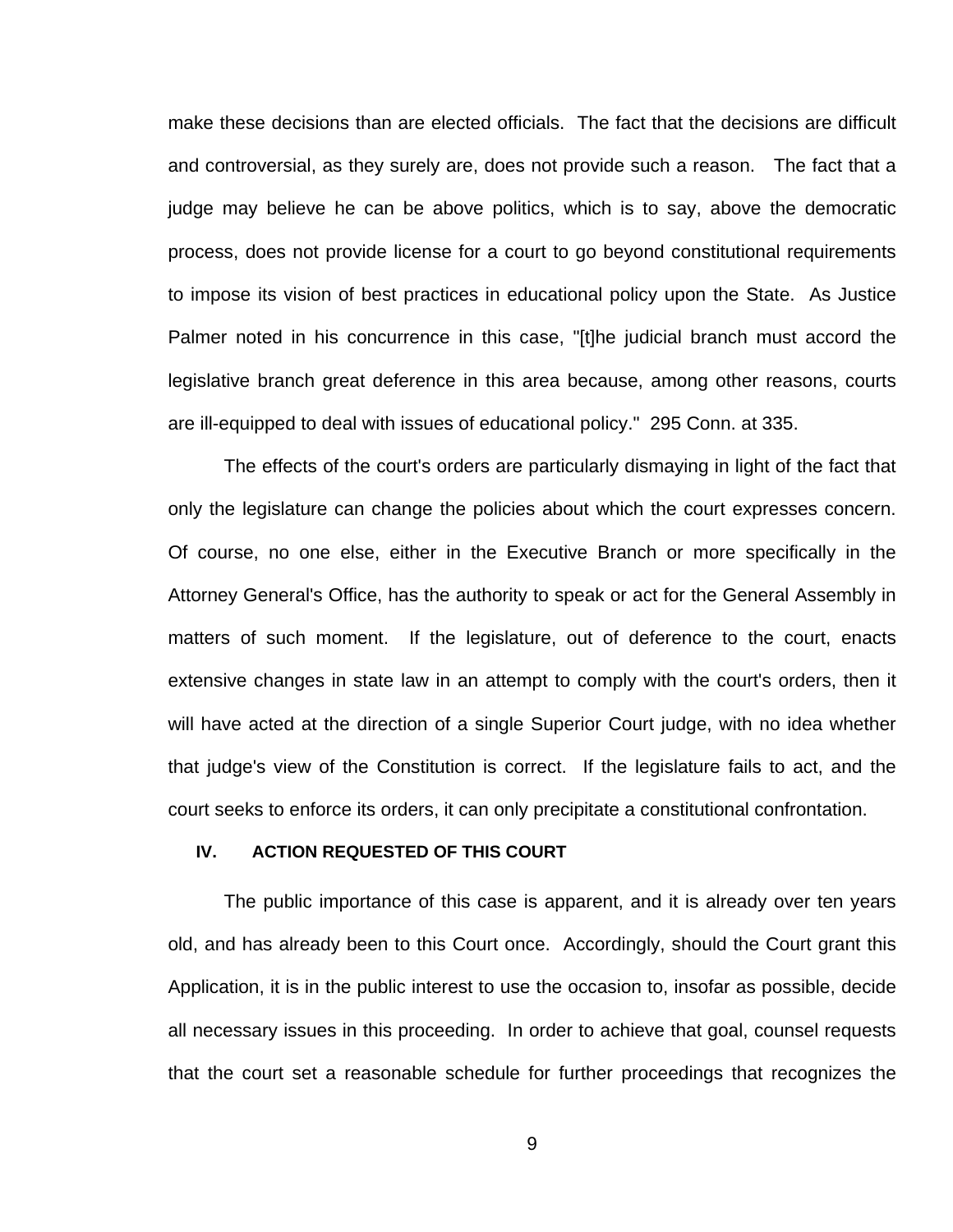importance of the proceedings, the substantial public interest at stake and the massive nature of the record to be presented on appeal.

 In addition, a stay is necessary to protect the status quo should this Application be granted. It appears, in accordance with *Office of Governor v. Select Committee of Inquiry*, 271 Conn. 540, 546 (2004), that this Court may issue such a stay, *see also*  Practice Book §§ 60-1, 60-2, 60-3, and the undersigned hereby requests entry of that stay.

## GEORGE JEPSEN ATTORNEY GENERAL

BY: /s/ *Joseph Rubin* Joseph Rubin Associate Attorney General Juris No. 085055 Email: joseph.rubin@ct.gov

> Beth Z. Margulies (085054) Eleanor M. Mullen (414110) Darren P. Cunningham (421685) John P. DiManno (435642) Assistant Attorneys General

Office of the Attorney General 55 Elm Street, P.O. Box 120 Hartford, CT 06141-0120 Tel.: (860) 808-5318 Fax: (860) 808-5387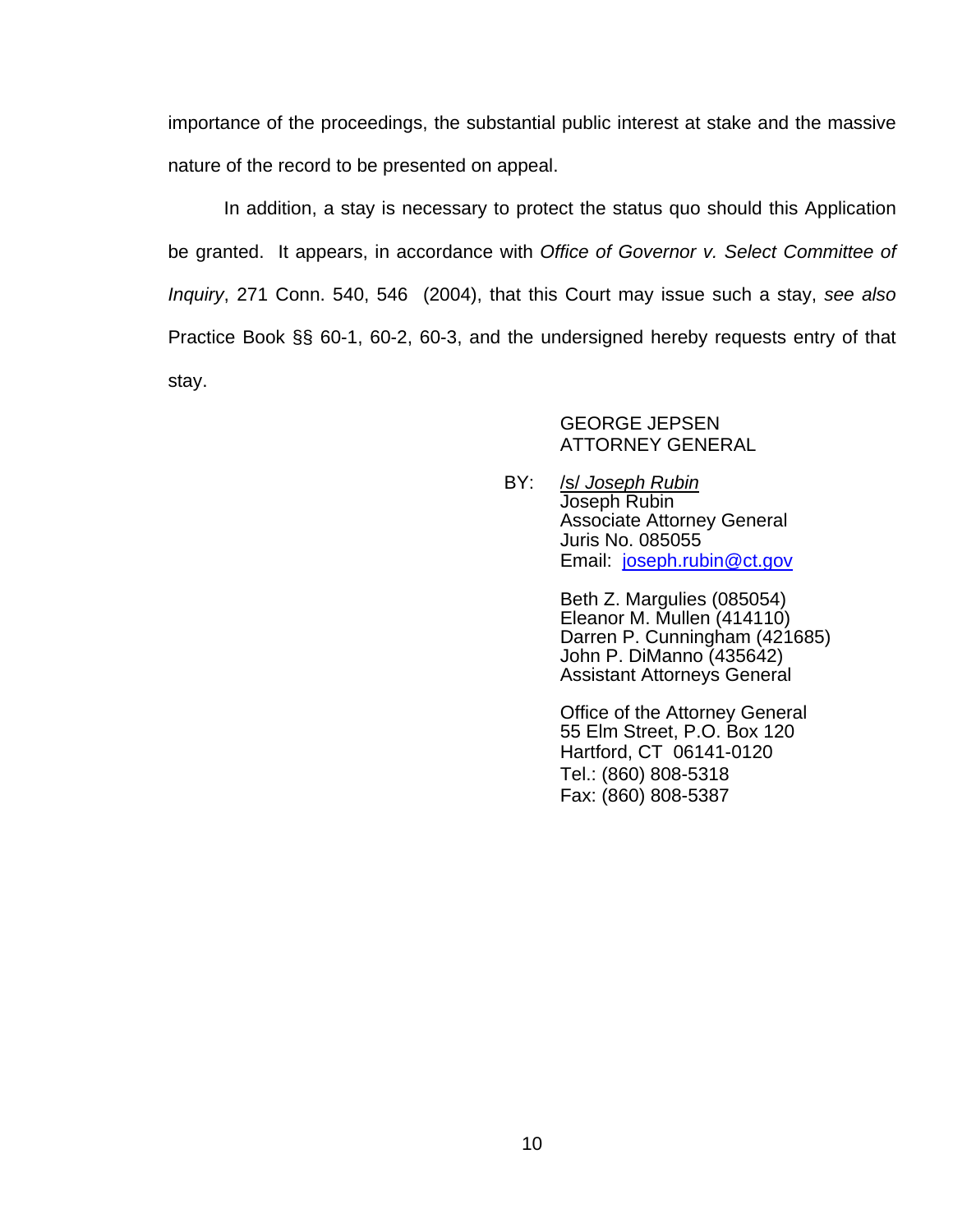### **CERTIFICATION**

I hereby certify that a copy of the foregoing was either delivered electronically or

mailed, first class postage prepaid, as indicated, this  $15<sup>th</sup>$  day of September, 2016 in

accordance with Connecticut Practice Book §§ 62-7 and 83-1, to:

via first class mail, postage paid only Clerk Superior Court, Judicial District of Hartford 95 Washington Street, Hartford, CT 06106 Tel.: (860) 548-2700 Fax: (860) 548-2711

via e-mail only

 Honorable Thomas Moukawsher Superior Court, Judicial District of Hartford 95 Washington Street, Hartford, CT 06106 Tel.: (860) 548-2700 Fax: (860) 548-2711 adam.harvey@jud.ct.gov

 Plaintiffs: Connecticut Coalition for Justice in Education Funding, Inc., Sherry Major, Brenda Miller-Black, Alison Black, Carolyn Black, Walter Rivera, Janet Rivera, Melody Rivera, Lisette Velasquez, Ashariel Velasquez, Lyonece Velazquez. Nichole Major, Mary Gallucci, Pascal Phillips-Gallucci, Ellis Phillips-Gallucci, Andrew Sklover, Ryan Slover and Marley Sklover

Represented by:

Joseph P. Moodhe, Esq., jpmoodhe@debevoise.com Helen V. Cantwell, Esq., hycantwell@debevoise.com Megan K. Bannigan, Esq., mkbannigan@debevoise.com David B. Noland, Esq., dbnoland@debevoise.com. Dustin N. Nofziger, Esq., dnofziger@debevoise.com Alexandra S. Thompson, Esq., athomps1@debevoise.com Olivia Cheng, Esq., ocheng@debevoise.com Emily A. Johnson, Esq., eajohnson@debevoise.com Gregory P. Copeland, Esq., *gpcopeland@debevoise.com* Christel Y. Tham, Esq., cytham@debevoise.com Sean Heikkila, Esq., sheikkila@debevoise.com. Lindsay C. Cornacchia, Esq., lccornac@debevoise.com Edward Bradley, Esq., ebbradle@debevoise.com Cara A. Moore, Esq., camoore@debevoise.com Johanna N. Skrzypczyk, Esq., jnskrzyp@debevoise.com Susan R. Gittes, Esq., srgittes@debevoise.com **Debevoise & Plimpton, LLP**, 919 Third Avenue, New York, NY 10022 Tel.: (212) 909-6000 Fax: (212) 909-6836